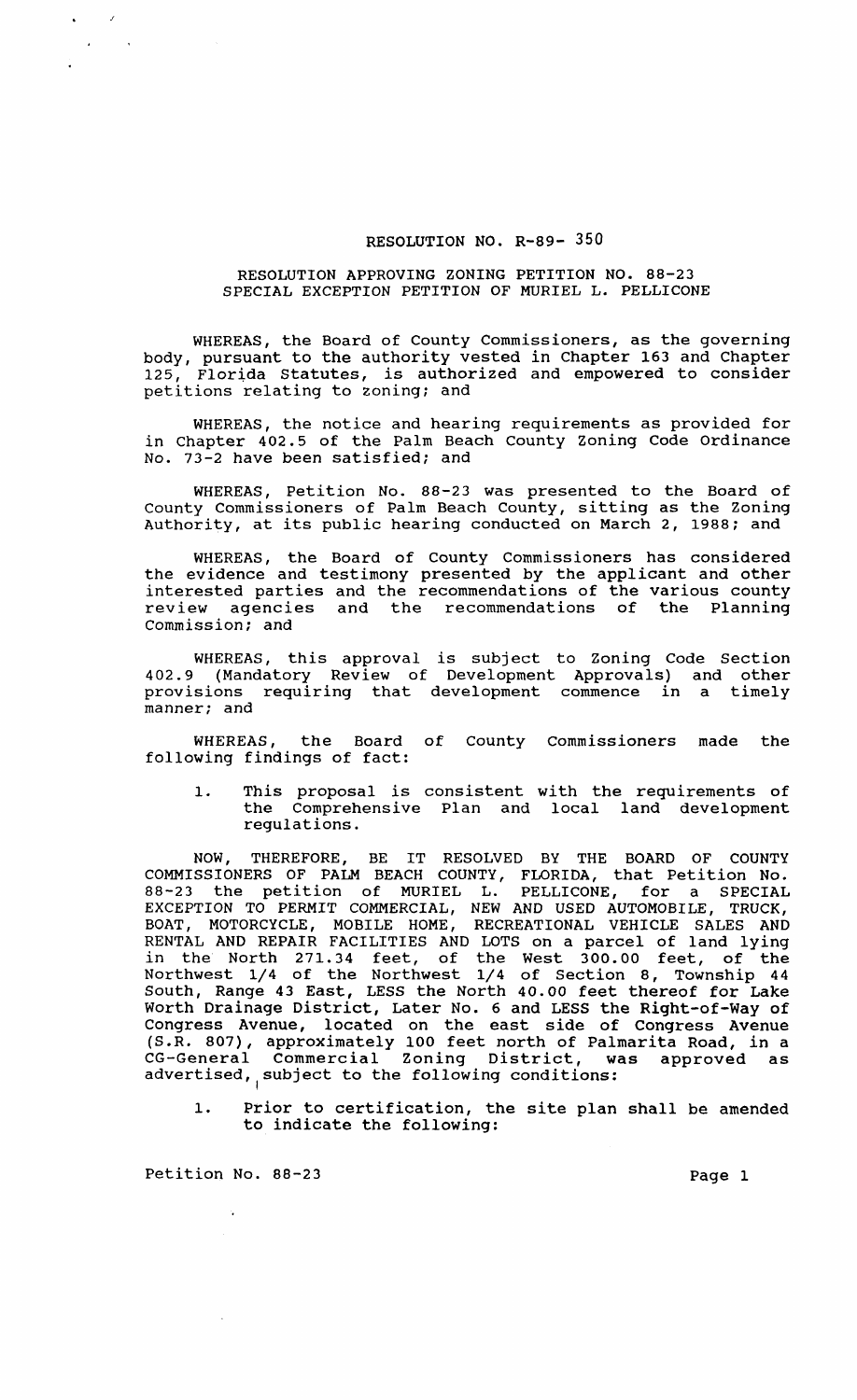- a. Required clear back-up distance for all parking spaces.
- b. Required hedge material within all perimeter landscape strips which abut vehicular use areas.
- c. Required tabular identifying the amount of interior landscaping to be transferred to the perimeter. strips
- d. The location and maximum number of boats on site for display and storage.
- 2. Prior to site plan certification, the petitioner shall provide documentation substantiating the existence of all structures on site prior to February of 1973, or obtain variance relief from the Board of Adjustment.
- 3. Use of the site shall be limited to the retail sale and minor repair of motorcycles and boats.
- 4. The display areas of the individual uses on site shall be segregated.
- 5. outside stacking of boat racks shall be limited to fifteen (15) feet.
- 6. storage of motorcycles or boats shall not be permitted on the lawn area or the landscape strips.
- 7. outside storage of disassembled vehicles, inoperative motorcycles, boats, or parts thereof, shall not be permitted on site.
- 8. No outdoor loudspeaker system shall be permitted on site.
- 9. The petitioner shall upgrade the landscaping along the eastern and western perimeters to include native canopy trees, ten to twelve feet high, spaced 20 feet on center, supplemented with hedge material 36 inches high, spaced 24 inches on center.
- 10. Customer vehicle parking shall be limited to the parking spaces designated on the approved site plan.<br>No parking of vehicles is to be allowed in landscaped areas, rights-of-way, or interior driveways.
- 11. IIf a Specialized Vehicular Use Area is utilized for display of motorcycles and boats, there shall be a dispiay of motorcycles and boats, there shall be a<br>barrier separating it from customer parking. This parrier beparacing it from cabtomer parking. This

Petition No. 88-23 Page 2

• j I

 $\label{eq:2} \frac{1}{\sqrt{2}}\sum_{i=1}^n\frac{1}{\sqrt{2}}\sum_{i=1}^n\frac{1}{\sqrt{2}}\sum_{i=1}^n\frac{1}{\sqrt{2}}\sum_{i=1}^n\frac{1}{\sqrt{2}}\sum_{i=1}^n\frac{1}{\sqrt{2}}\sum_{i=1}^n\frac{1}{\sqrt{2}}\sum_{i=1}^n\frac{1}{\sqrt{2}}\sum_{i=1}^n\frac{1}{\sqrt{2}}\sum_{i=1}^n\frac{1}{\sqrt{2}}\sum_{i=1}^n\frac{1}{\sqrt{2}}\sum_{i=1}^n\frac{1$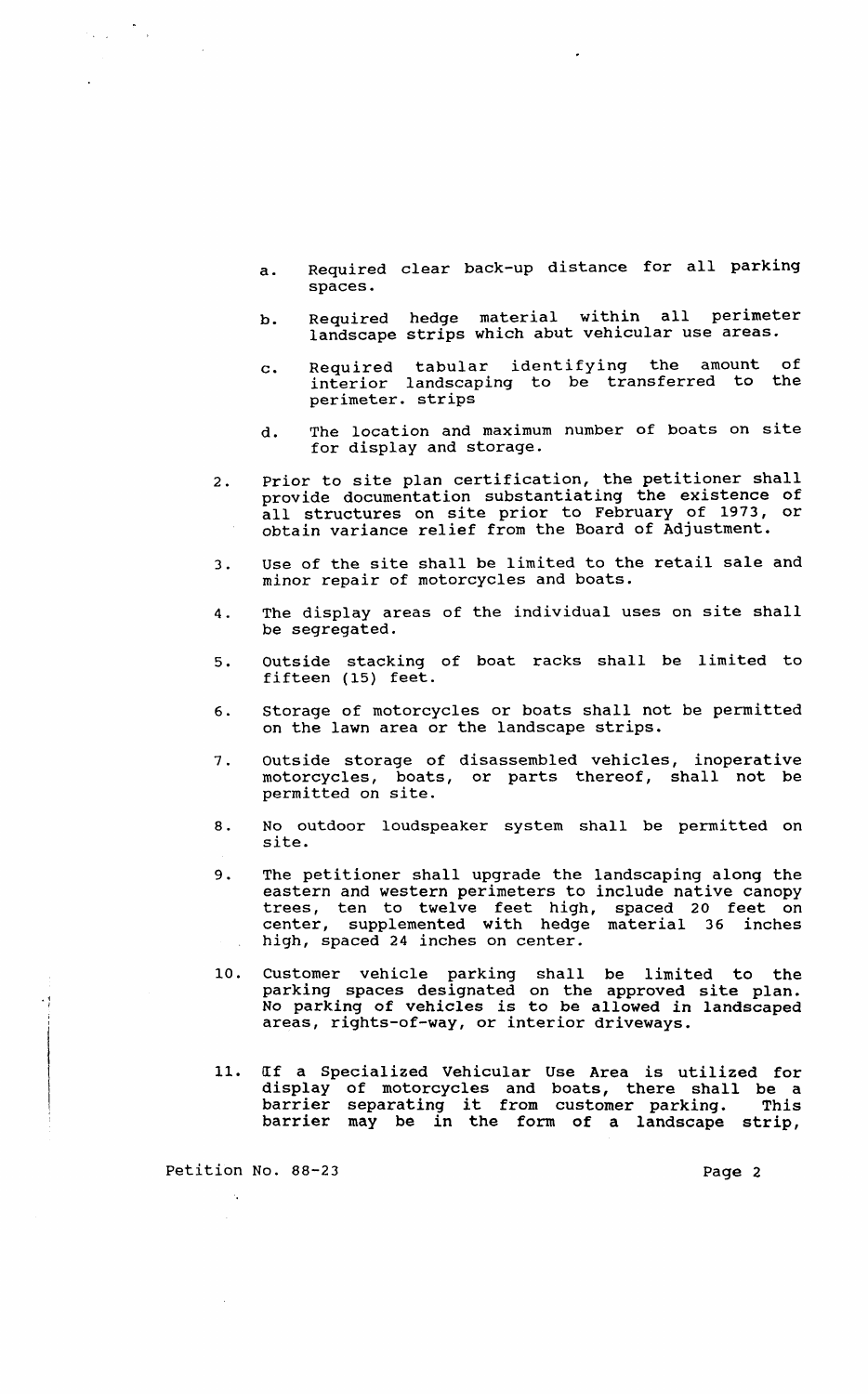curbing, removable bollards or other suitable barrier approved by the Zoning Division.

- 12. Vehicles shall not be tested off-site on streets in residential neighborhoods.
- 13. No off-premises signs shall be permitted on site.
- 14. No stock loading or dumpster pickup will be permitted between the hours of 9:00 P.M. and 7:00 A.M.
- 15. No advertising flags, foreign flags, pennants, banners, streamers, or balloons shall be permitted on site. No gimmicks or advertising designed to attract the public's attention off-site shall be displayed outdoors, or upon any building, vehicle or wall, other than inside a window, or as may be permitted by the sign Code.
- 16. The petitioner shall provide an area on-site to unload inventory from carriers. This area shall be a minimum of 15 feet wide and 60 feet long, shall have sufficient maneuvering area adjacent to it, shall be located out of the vehicular traffic circulation, and shall not be adjacent to residentially zoned lots.
- 17. Repair facilities and sales of parts may be provided as an accessory use. Repair facilities shall be located at least 100 feet from any residentially zoned lot. Service bay doors shall not be oriented toward any adjacent residentially zoned property, except where adjacent residentially zoned property, except where<br>currently existing, unless it can be demonstrated to the site Plan Review Committee that it not feasible to comply.
- 18. Generation and disposal of hazardous effluents into sanitary sewerage system shall be prohibited unless adequate pretreatment facilities approved by the Florida Department of Environmental Regulation (FDER) and Agency responsible for sewage works are constructed and used by project tenants or owners generating such effluents.
- 19. since sewer septic tank property. service is shall not available to the property, be approved for use on the
	- Because water service is available to the property, a well shall not be approved for potable water use.

The developer shall retain the stormwater runoff in accordance with all applicable agency requirements in effect at the time of the permit application. However,

1. 88-23 Page 3

 $\mathcal{A}_\bullet$ 

 $\sim$   $\sim$ 

 $\chi$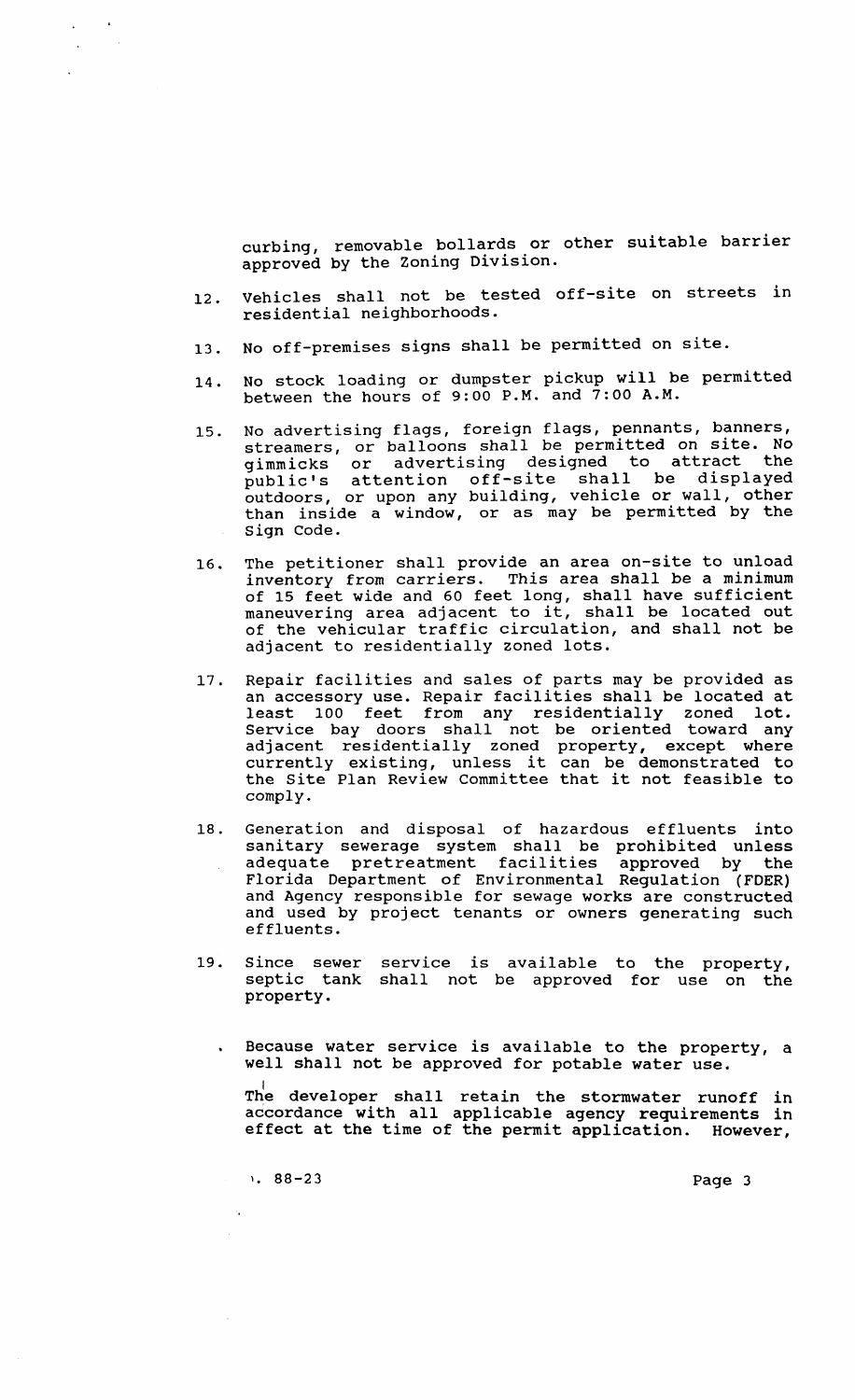at a minimum, this development shall retain onsite three (3) inches of the stormwater runoff generated by a three (3) year-one (1) hour storm as required by the Permit section, Land Development Division. The drainage system shall be maintained in an acceptable condition as approved by the County Engineer. In the event that the drainage system is not adequatelY maintained as determined by the County Engineer, this matter will be referred to the Code Enforcement Board for enforcement.

- 22. The developer shall design the drainage system such that storm water runoff from the parking areas and paved surfaced shall be separate from those areas which may contain hazardous or undesirable waste from the proposed site.
- 23. The property owner shall convey to Palm Beach county by road right-ot-way warranty deed *tor* Congress Avenue, 53 feet from centerline free of all encumbrances and encroachments. Petitioner shall provide Palm Beach County with sufficient documentation acceptable to the Land Acquisition Division to ensure that the property is free of all encumbrances and encroachments.
- 24. The property owner shall construct a left turn lane, north approach on Congress Avenue at the project's<br>entrance road. This construction shall include This construction shall modifications to the existing bridge structure over the Lake Worth Drainage District Canal No. 6 as required concurrent with onsite paving and drainage improvements. Permits for this construction shall be obtained from the Lake Worth Drainage District and the Florida Department of Transportation.
- 25. Reasonable precautions shall be exercised to ensure that unconfined particles property do not become a properties. (dust particles) from nuisance to neighboring
- 26. Failure to comply with the conditions herein may result in the denial or revocation of a building permit; the issuance of a stop work order; the denial of a Certificate of Occupancy on any building or structure; or the denial or revocation of any permit or approval for any developer-owner, commercial-owner, lessee, or user of the subject property. Appeals from such action may be taken to the Palm Beach County Board of Adjustment or as otherwise provided in the Palm Beach County Zoning Code. Violations of the conditions herein shall constitute violations of the Palm Beach County Zoning Code.

Petition No. 88-23 Page 4

 $\mathcal{L}_{\text{max}}$  .